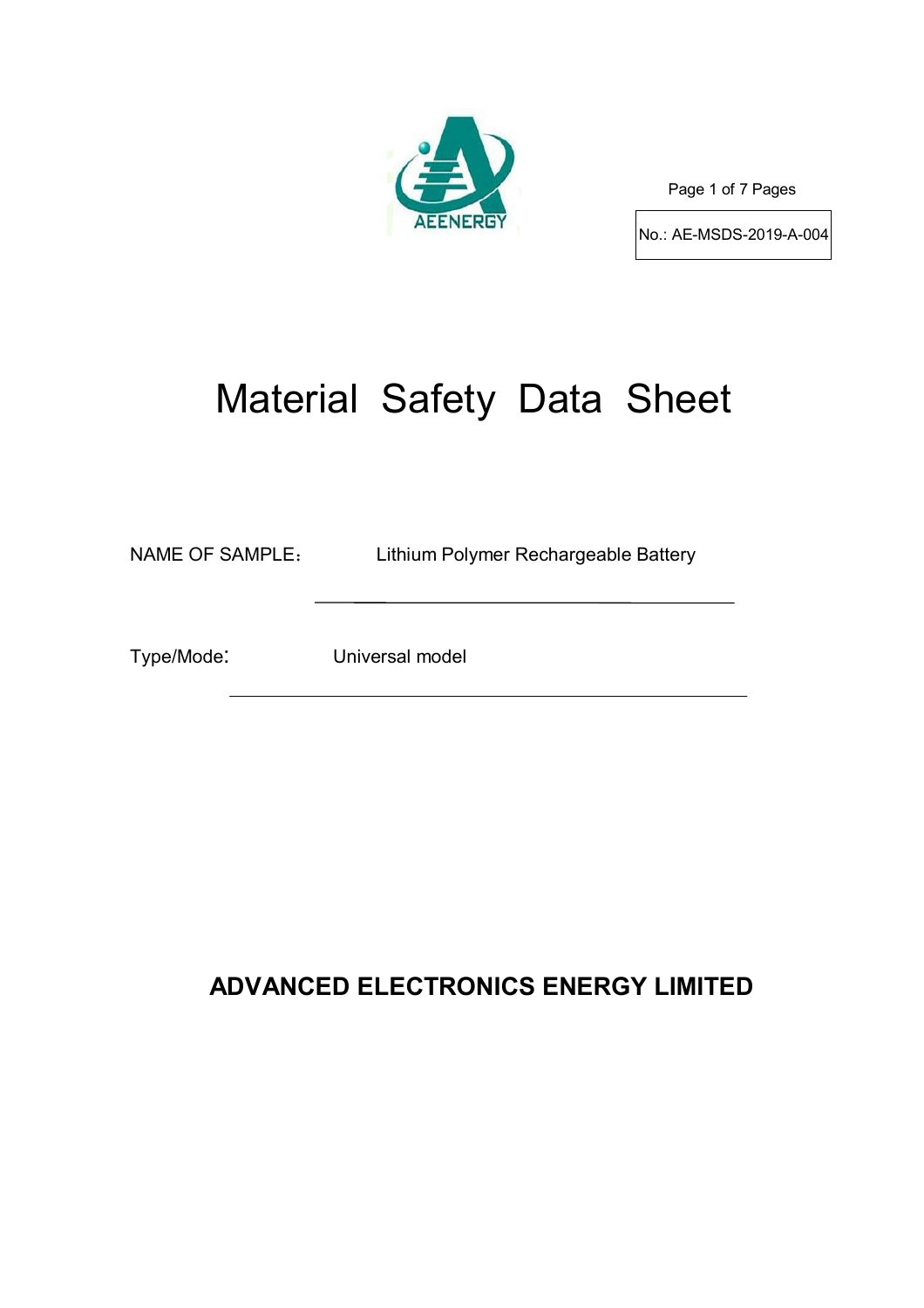# No.: AE-MSDS-2019-A-004 Page 2 of 7 Pages

 $\blacksquare$ 

| 1. Chemical product and company identification |                                                                                                                         |  |  |  |  |
|------------------------------------------------|-------------------------------------------------------------------------------------------------------------------------|--|--|--|--|
| Name of samples                                | Lithium Polymer Rechargeable Battery                                                                                    |  |  |  |  |
| Type/Model                                     | Universal model                                                                                                         |  |  |  |  |
| Manufacturer                                   | ADVANCED ELECTRONICS ENERGY LIMITED                                                                                     |  |  |  |  |
| Manufacturer address                           | NO. 6 HUA TIAN NAN YI RD, HI-TECH INDUSTRIAL ZONE,<br>RONGGUI, SHUNDE, FOSHAN CITY, GUANG DONG<br>PROVINCE, P. R. CHINA |  |  |  |  |
| Inspection according to                        | EEC Directive 93/112/EC<br>UN "Recommendations on the TRANSPORT OF<br>DANGEROUS GOODS"                                  |  |  |  |  |
| Emergency telephone call                       | 0757-28307929                                                                                                           |  |  |  |  |
| Date of Issue                                  | 03-JAN-2019                                                                                                             |  |  |  |  |

| 2. Composition information  |                                               |                   |           |  |  |  |  |  |
|-----------------------------|-----------------------------------------------|-------------------|-----------|--|--|--|--|--|
| Components                  | <b>Approximate Percent</b><br>of Total Weight | <b>CAS Number</b> | EINECS#   |  |  |  |  |  |
| Aluminum                    | $2 - 10%$                                     | 7429-90-5         | 231-072-3 |  |  |  |  |  |
| Aluminum (Various Forms)    | $5 - 15%$                                     | 7429-90-5         | 231-072-3 |  |  |  |  |  |
| Carbon (Various Forms)      | 10-30%                                        | 7440-44-0         | 231-153-3 |  |  |  |  |  |
| Copper                      | $5 - 15%$                                     | 7440-50-8         | 231-159-6 |  |  |  |  |  |
| <b>Lithium Cobalt Oxide</b> | 20-40%                                        | 12190-79-3        | 235-362-0 |  |  |  |  |  |
| <b>Lithium Salts</b>        | $1 - 5%$                                      | 21324-40-3        | 244-334-7 |  |  |  |  |  |
| <b>Nickel</b>               | $0.5 - 5%$                                    | 7440-02-0         | 231-111-4 |  |  |  |  |  |
| Organic Carbonate           | 10-25%                                        | 102-09-0          | 203-005-8 |  |  |  |  |  |
| Polymer                     | $3 - 10%$                                     | 9002-88-4         |           |  |  |  |  |  |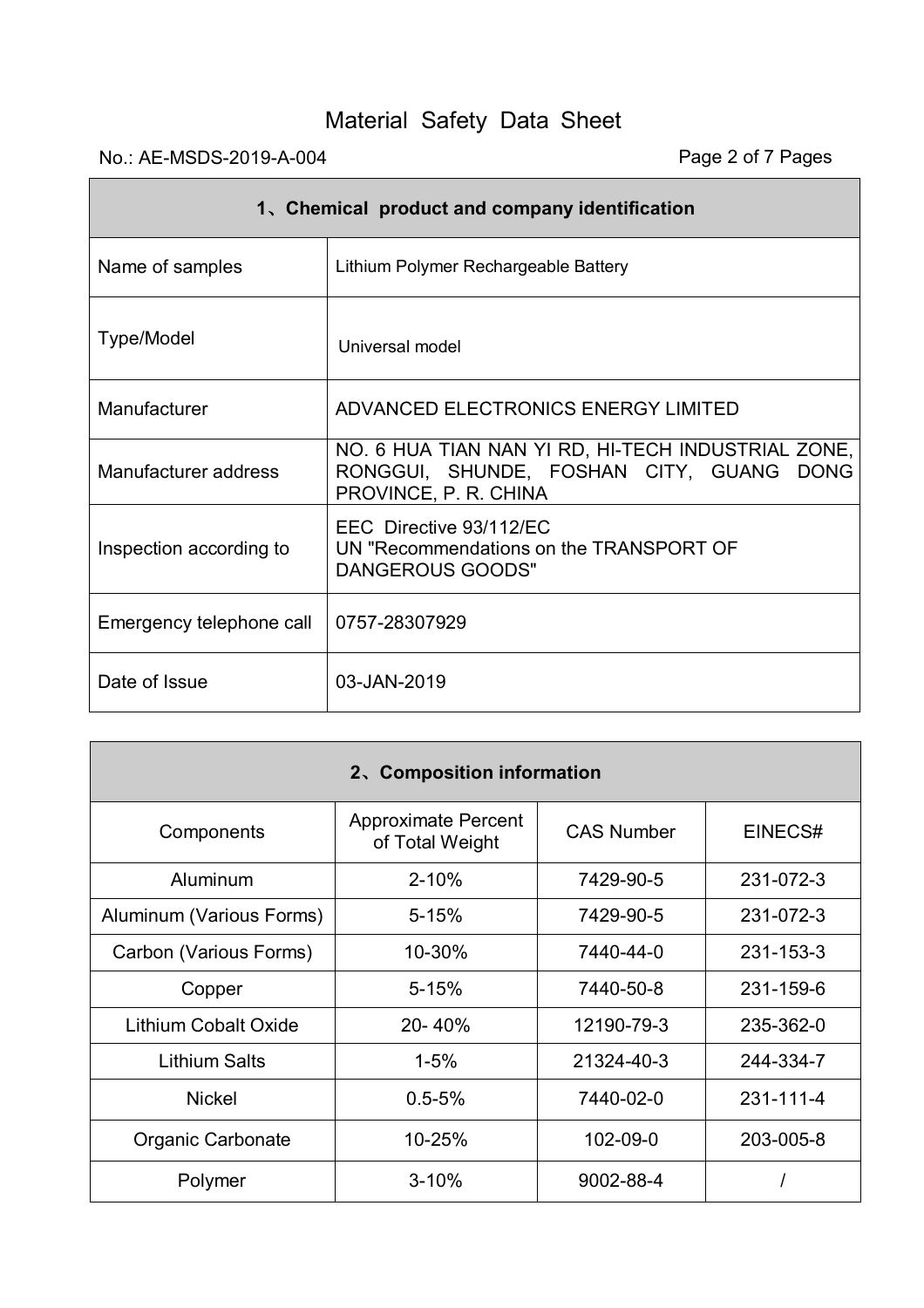| No.: AE-MSDS-2019-A-004   |                                                                                                                          | Page 3 of 7 Pages |  |  |  |
|---------------------------|--------------------------------------------------------------------------------------------------------------------------|-------------------|--|--|--|
| 3. Hazards identification |                                                                                                                          |                   |  |  |  |
| Explosive risk            | This article does not belong to the explosion dangerous goods                                                            |                   |  |  |  |
| Flammable risk            | This article does not belong to the flammable material                                                                   |                   |  |  |  |
| Oxidation risk            | This article does not belong to the oxidation of dangerous goods                                                         |                   |  |  |  |
| Toxic risk                | This article does not belong to the toxic dangerous goods                                                                |                   |  |  |  |
| Radioactive risk          | This article does not belong to the radiation of dangerous goods                                                         |                   |  |  |  |
| Mordant risk              | This article does not belong to the corrosion of dangerous goods                                                         |                   |  |  |  |
| Other risk                | This article is Polymer Lion Battery, which belong to the Lithium ion<br>batteries (including lithium polymer batteries) |                   |  |  |  |

# **4、First aid measures**

In case of contacting the materials from a damaged / ruptured cell or battery:

**Eye contact:** Rinse eyes with water at least 15 minutes and seekmedical attention.

**Skin Contact:** Wash area thoroughly with soap and water and seek medical attention.

**Inhalation of Vented Gas:** Leave area immediately and seek medicalattention.

**Ingestion:** Seek medical attention immediately.

# **5、First aid measures**

**Flash Point: N/A.**

**Auto-Ignition Temperature: N/A.**

**Extinguishing Media: Water, CO2.**

**Special Fire-Fighting Procedures**

Self-contained breathing apparatus.

**Unusual Fire and Explosion Hazards**

Cell may vent when subjected to excessive heat-exposing battery contents.

# **Hazardous Combustion Products**

Carbon monoxide, carbon dioxide, lithium oxide fumes.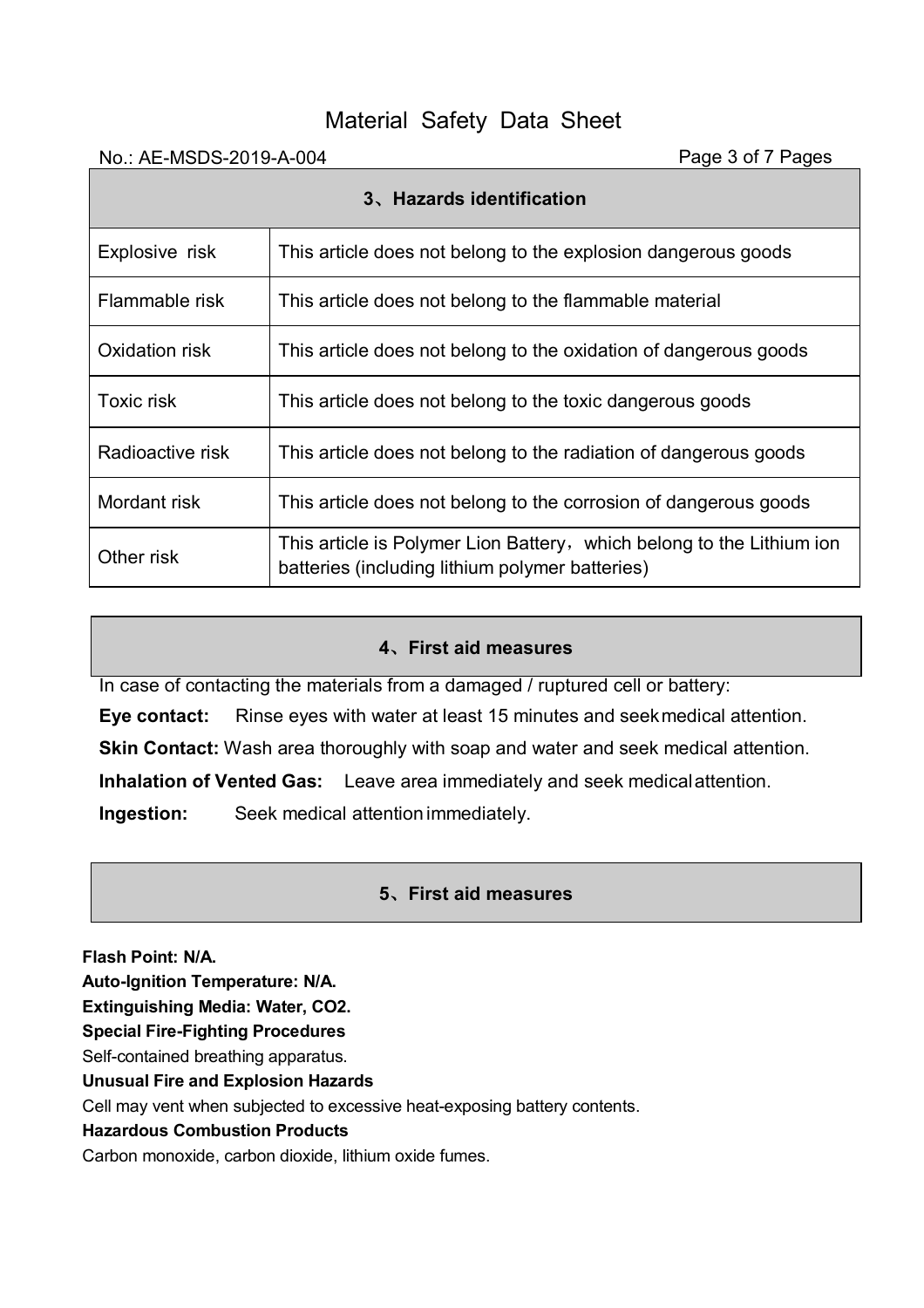# **6、Accidental release measures**

# **Steps to be taken in case Material is Released or Spilled:**

If the battery material is released, remove personnel from area until fumes dissipate. Provide maximum ventilation to clear out hazardous gases. Wipe it up with a cloth,and dispose of it in a plastic bag and put into a steel can. The preferred response is to leave the area and allow the battery to cool and vapors to dissipate. Provide maximum ventilation. Avoid skin and eye contact or inhalation of vapors. Remove spilled liquid with absorbent and incinerate.

# **Waste Disposal Method:**

It is recommended to discharge the battery to the end, to use up the metal lithium inside the battery, and to bury the discharged battery insoil..

# **7、Storage and Handling**

The battery should not be opened, destroyed or incinerate, since they may leak or rupture and release to the environment the ingredients that they contain in the hermetically sealed container. Do not short circuit terminals, or over charge the battery, forced over-discharge, throw to fire.

Do not crush or puncture the battery, or immerse in liquids.

# **Precautions to be taken in handling and storing**

Avoid mechanical or electrical abuse. Storage preferably in cool, dry and ventilated area, which is subject to little temperature change. Storage at high temperatures should be avoided. Do not place the battery near heating equipment, nor expose to direct sunlight for long periods.

#### **Other Precautions**

The battery may explode or cause burns, if disassembled, crushed or exposed to fire or high temperatures. Do not short or install with incorrect polarity.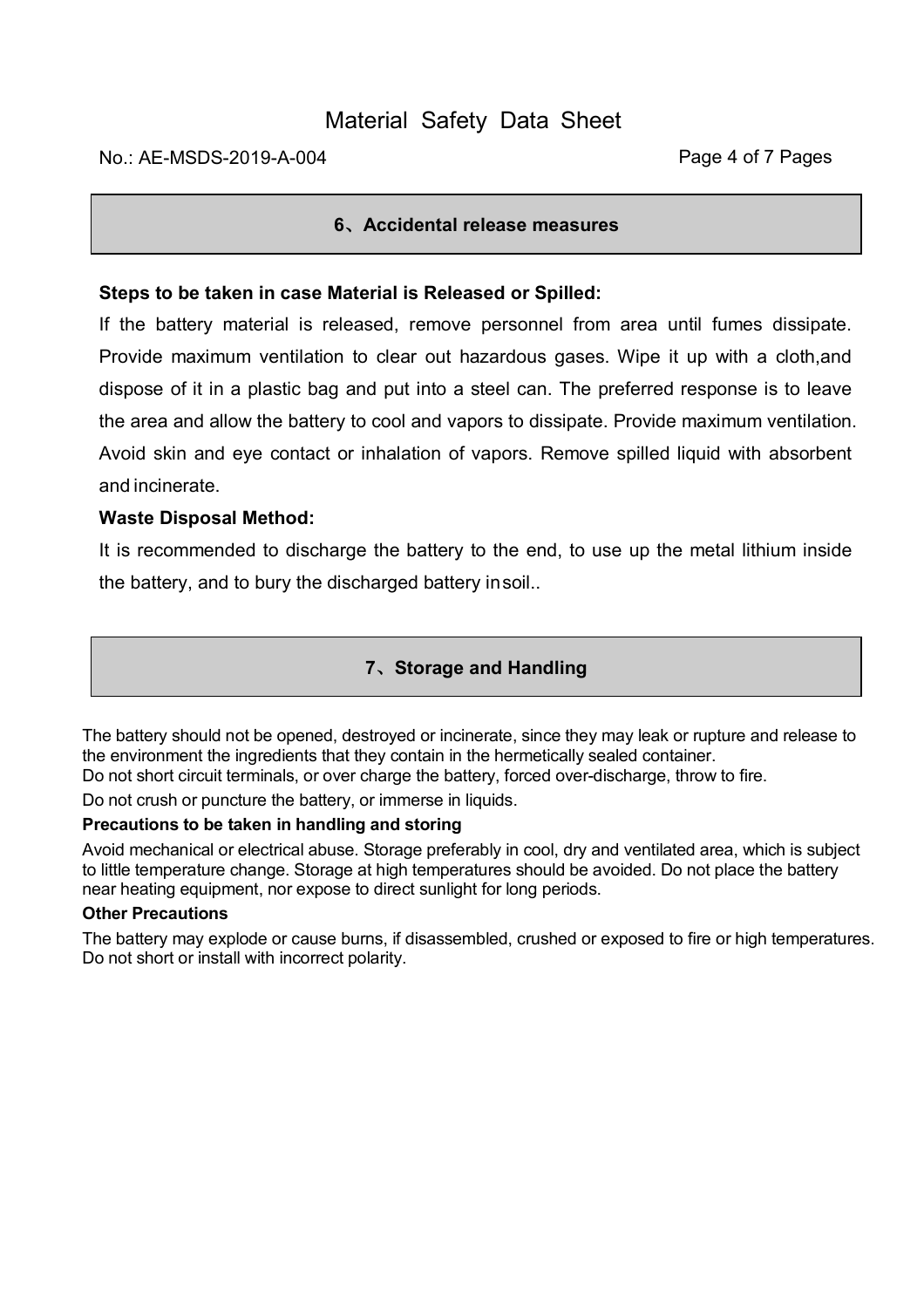#### No.: AE-MSDS-2019-A-004 **Page 5 of 7 Pages**

# **8、Exposure Controls / Personal Protection**

#### **Respiratory Protection**

In case of battery venting, provide as much ventilation as possible. Avoid confined areas with venting cell cores. Respiratory Protection is not necessary under conditions of normal use.

#### **Ventilation**

Not necessary under conditions of normal use.

#### **Other Protective Clothing or Equipment**

Not necessary under conditions of normal use.

#### **Personal Protection is recommended for venting battery**

Respiratory Protection, Protective Gloves, Protective Clothing and safety glass with side shields.

#### **9、Physical and chemical properties**

#### **Appearance:** Prismatic shape

**Ref. No.:** T1850472 01

**Odour:** If leaking, smells of medical ether.

**pH:** Not applicable as supplied.

**Flash Point:** Not applicable unless individual components exposed.

**Flammability:** Not applicable unless individual components exposed.

**Relative density:** Not applicable unless individual components exposed.

**Solubility (water):** Not applicable unless individual components exposed.

**Solubility (other):** Not applicable unless individual components exposed.

# **10、Stability and reactivity**

**Stability:** The product is stable under normal conditions.

#### **Conditions to avoid:**

Do not subject Nickel metal hydride battery to mechanical shock.

Vibration encountered during transportation does not cause leakage, fire or explosion.

Do not disassemble, crush, short or install with incorrect polarity. Avoid mechanical or electrical abuse.

**Materials to avoid:** Oxidising agents, alkalis, water.

**Hazardous Decomposition Products:** Toxic Fumes, and may form peroxides.

#### **Hazardous Polymerization: N/A.**

If leaked, forbidden to contact with strong oxidizers, mineral acids, strong alkalies, halogenated hydrocarbons.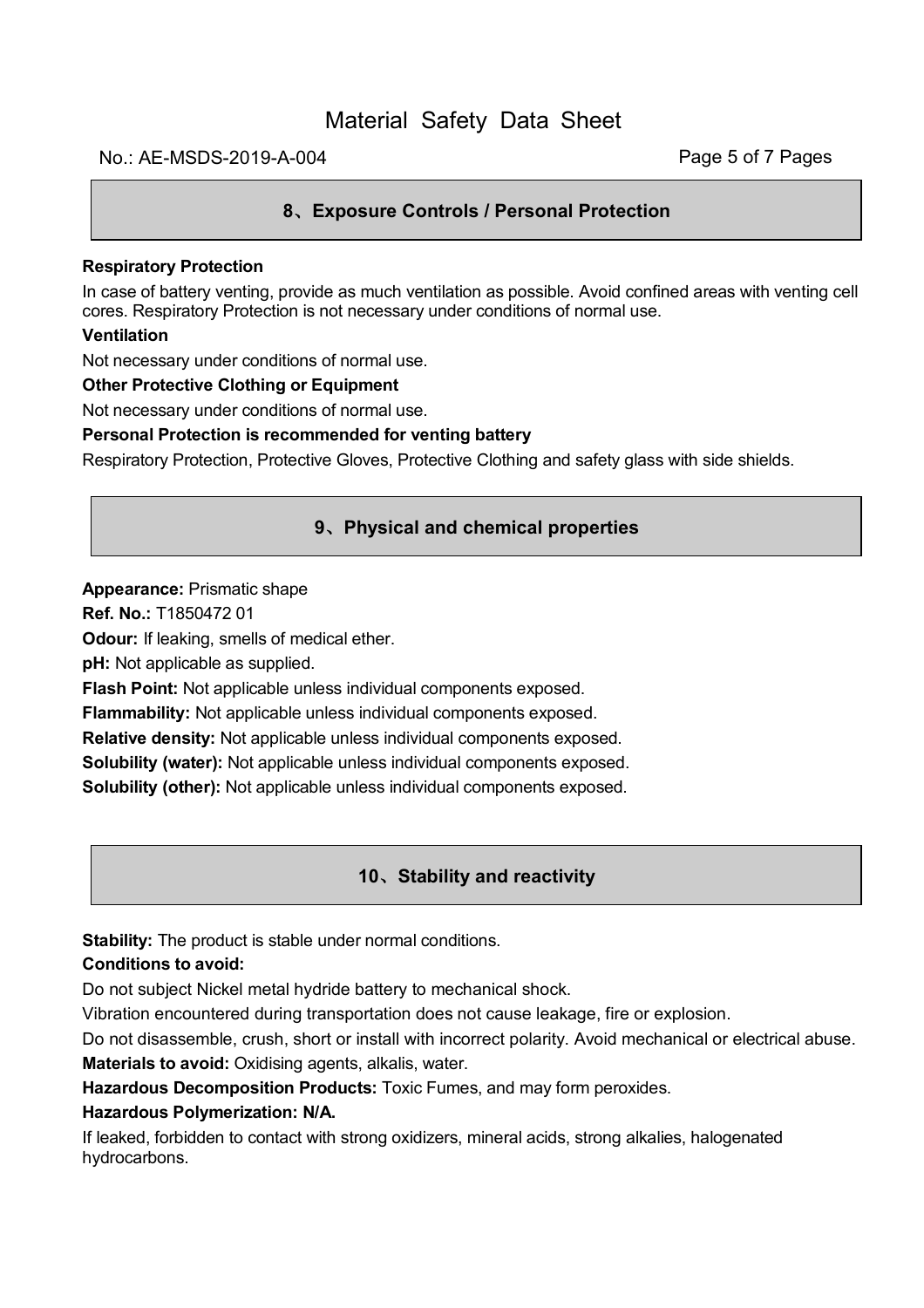# No.: AE-MSDS-2019-A-004 **Page 6 of 7 Pages**

# **11、Toxological Information**

#### **Signs & symptoms: None, unless battery ruptures.**

In the event of exposure to internal contents, vapour fumes may be very irritating to the eyes and skin. **Inhalation:** Lung irritant.

**Skin contact:** Skin irritant

**Eye contact:** Eye irritant

**Ingestion:** Poisoning if swallowed

Medical conditions generally aggravated by exposure: In the event of exposure to internal contents, moderate to server irritation, burning and dryness of the skin may occur, Target organs nerves, liver and kidneys.

# **12、Ecological Information**

**Mammalian effects:** None known at present.

**Eco-toxicity:** None known at present.

**Bioaccumulation potential:** Slowly Bio-degradable.

**Environmental fate:** None known environmental hazards at present.

# **13、Disposal procedures**

Do not incinerate, or subject cells to temperature in excess of 70°C, Such abuse can result in loss of seal leakage, and/or cell explosion. Dispose of in accordance with appropriate local regulations.

# **14、Transportation Information**

The rechargeable lithium ion battery pack or cells are make in compliance to the requirement stated in the latest edition of 60th edition 2019 IATA DGR Dangerous Goods Regulations Packing Instruction 965-967 section II (shown table):

| Packing<br><b>Instruction</b>  | <b>PI965 IA</b>                                                                                                                                  | <b>PI965 IB</b>                                                           | PI965 section II                                                     | PI966 section II                                      | PI967 section II                                      |
|--------------------------------|--------------------------------------------------------------------------------------------------------------------------------------------------|---------------------------------------------------------------------------|----------------------------------------------------------------------|-------------------------------------------------------|-------------------------------------------------------|
|                                |                                                                                                                                                  |                                                                           |                                                                      |                                                       |                                                       |
| <b>Standard</b>                | Cell: $>20Wh$                                                                                                                                    | Cell: $\leq$ 20Wh<br>Battery: $\leq 100Wh$                                |                                                                      |                                                       |                                                       |
|                                | Battery: >100Wh                                                                                                                                  |                                                                           |                                                                      |                                                       |                                                       |
| <b>Packages</b><br>Requirement | Class 9 label<br>Consignments<br>require DGD UN<br>Specification<br>Package Required:<br>PAXlimit:5kgG/pack<br>age<br>CAOlimit:35KgG/pac<br>kage | Class 9 label<br>Lithium<br>battery label<br>Required: 10k<br>g G/package | Lithium battery<br>label<br>Required:No<br>more than<br>8pcs/package | Lithium battery<br>label<br>Required:5kg<br>G/package | Lithium battery<br>label<br>Required:5kg<br>G/package |